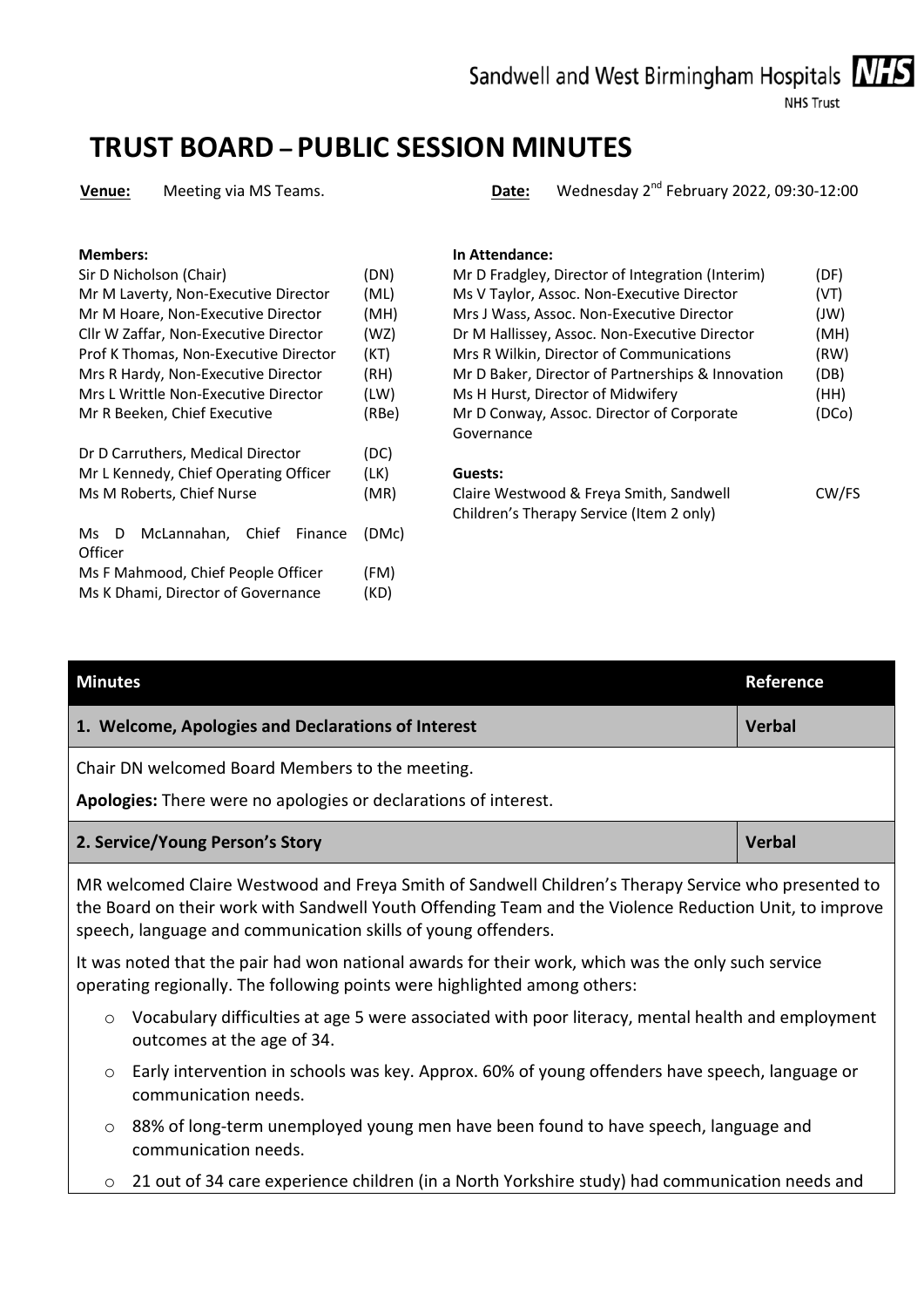only 2 out of the 21 had previously met with a speech and language therapist.

CW stated there were very high speech and language needs in the youth justice space and for vulnerable young people in Sandwell.

In Sandwell there were now services in a range of different settings including some mainstream Secondary schools, the Pupil Referral Unit (Sandwell Community School), some independent SEMH, the AP Taskforce and the West Midlands Violence Reduction Unit and the Youth Offending Team.

DN thanked CW and FS for their presentation and commented that the service spoke to one of the overall objectives of the organisation which was to improve life chances. He commended the level of innovation demonstrated by the service.

RBe queried whether the Trust's community, which suffered high rates of deprivation, translated into high demand for the service. CW advised that half of the area's children started nursery school with below expected language skills for their age and this had a huge impact on paediatric services down the line.

MH queried funding and what more could be done to have a bigger impact on the health and wellbeing of the local population. CW commented that more capacity would enable a higher level of intervention.

| $ $ TB (02/22) 002 |
|--------------------|
| TB (02/22) 003     |

The minutes of the meeting held on 5th January 2022 were reviewed and **APPROVED**.

The action log was reviewed. It was noted that actions had either been completed or were not yet due.

| 4. Chair's opening comments | Verbal |
|-----------------------------|--------|
|                             |        |

No comments.

| 5. Chief Executive's Report | TB(02/22)004 |
|-----------------------------|--------------|
|-----------------------------|--------------|

RBe referred Board members to the report and highlighted two key themes as follows:

- 1. How the Executive team will drive agreed strategic outcomes.
	- RBe proposed this would be done by establishing a series of delivery programmes underpinned by enabling strategies. The intention was to develop programme plans of sufficient depth and breadth to provide a structure for the Board's sub-committees to gain robust assurance on delivery of strategy.
	- RBe referred Board members to a list of priorities for 2022/23 which were aligned to the pre-MMUH opening priorities within the Trust strategy document. He recommended them to the Trust Board.
	- 2. The transfer of the West Birmingham place from the Black Country and West Birmingham ICS to the Birmingham and Solihull ICS (BSOL).
		- There had been a deferral in the implementation to form ICSs as statutory bodies until  $1<sup>st</sup>$ July 2022. However, there had been an expectation that the West Birmingham transfer would occur on 1<sup>st</sup> April 2022. Correspondence relating to this from NHS England had not yet been received and NHSE's regional team had indicated that it might not arrive for a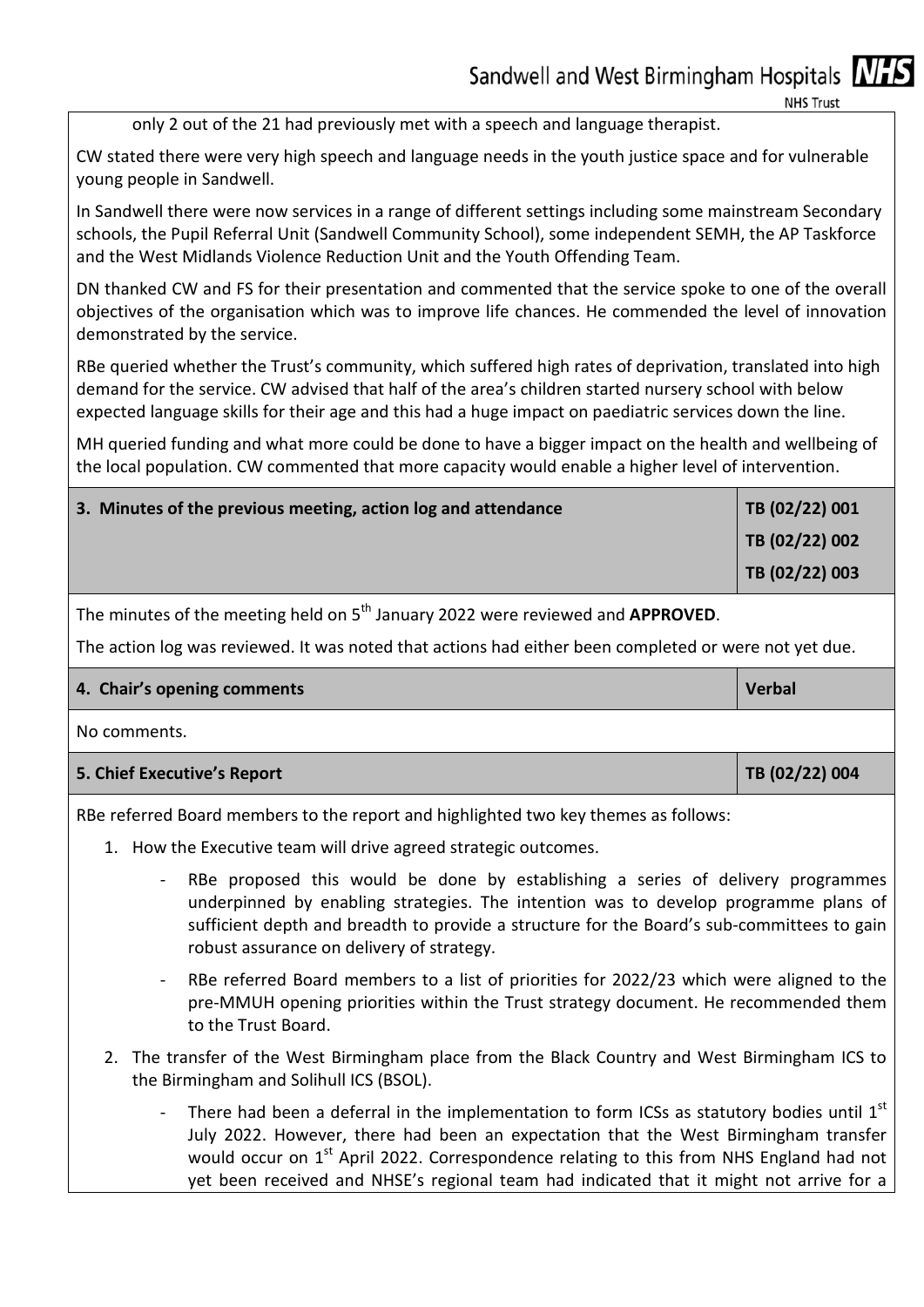proposed April transfer and thus it was possible the transfer would not happen until  $1<sup>st</sup>$  July 2022.

- RBe reminded the Board that three key tests had been previously put in place to gauge assurance for the Board around the transfer. Formal written assurance was not yet available.
- RBe suggested that the Board consider writing to the two ICS Chief Executives (through the Board Chair) to assert that the assurances had not yet been met but to offer to work collaboratively to deliver them.

ML queried how the 11 key strategic delivery programmes mapped against the three 'Ps' and the five enablers. RBe responded that this would be addressed in the Trust strategy discussion (Item 7).

KT queried whether the Trust would be working with GPs. RBe advised that DF was working with Birmingham Community Trust on a more formal alliance with Ladywood and Perry Barr General Practitioners who had expressed a desire to work more closely with the Trust going forward.

### **6. Questions from members of the public Contract Contract Contract Contract Contract Contract Contract Contract Contract Contract Contract Contract Contract Contract Contract Contract Contract Contract Contract Contract C**

No questions were received from members of the public.

#### **WELL LED**

#### **7. Trust strategy TB (02/22) 005**

DB advised that the paper had been reviewed by the Private Board and CLE, with amendments made in response to comments. A research-enabling programme had been introduced following suggestions from the CLE. DB commented that where Trusts had got good research, they had good outcomes and the Trust wanted the decision-making around research to happen deeper in the organisation.

DC commented that education was a key theme both in the people and patients' elements including development of staff and it was important that the Trust's interactions with academic institutions, Health Education England (HEE) and training and teaching within the organisation, were reflected in the document.

JV added that whilst it was true that research-intensive hospitals tended to have better patient outcomes, there was also a strong link to people, because good people wanted to work in research intensive organisations.

LW queried next steps for the strategy document in terms of communication with the wider organisation. RBe stated that conversations with around 700 staff (10%) had already taken place with respect to the early drafts of the document. Thus far, it had been well received. Discussions with Clinical Groups had also taken place

The next step would be to engage the wider ICSs and their statutory and voluntary sector organisations.

The Board **APPROVED** the document including the amendments. DN commented that it would be helpful for future meetings to have a document which would set out accountability structures including the strands of work and the sub-committees to ensure clarity. He added that a communication strategy (internal and external) would also be useful.

|  |  |  | 8. Our Patients: Dashboard |
|--|--|--|----------------------------|
|--|--|--|----------------------------|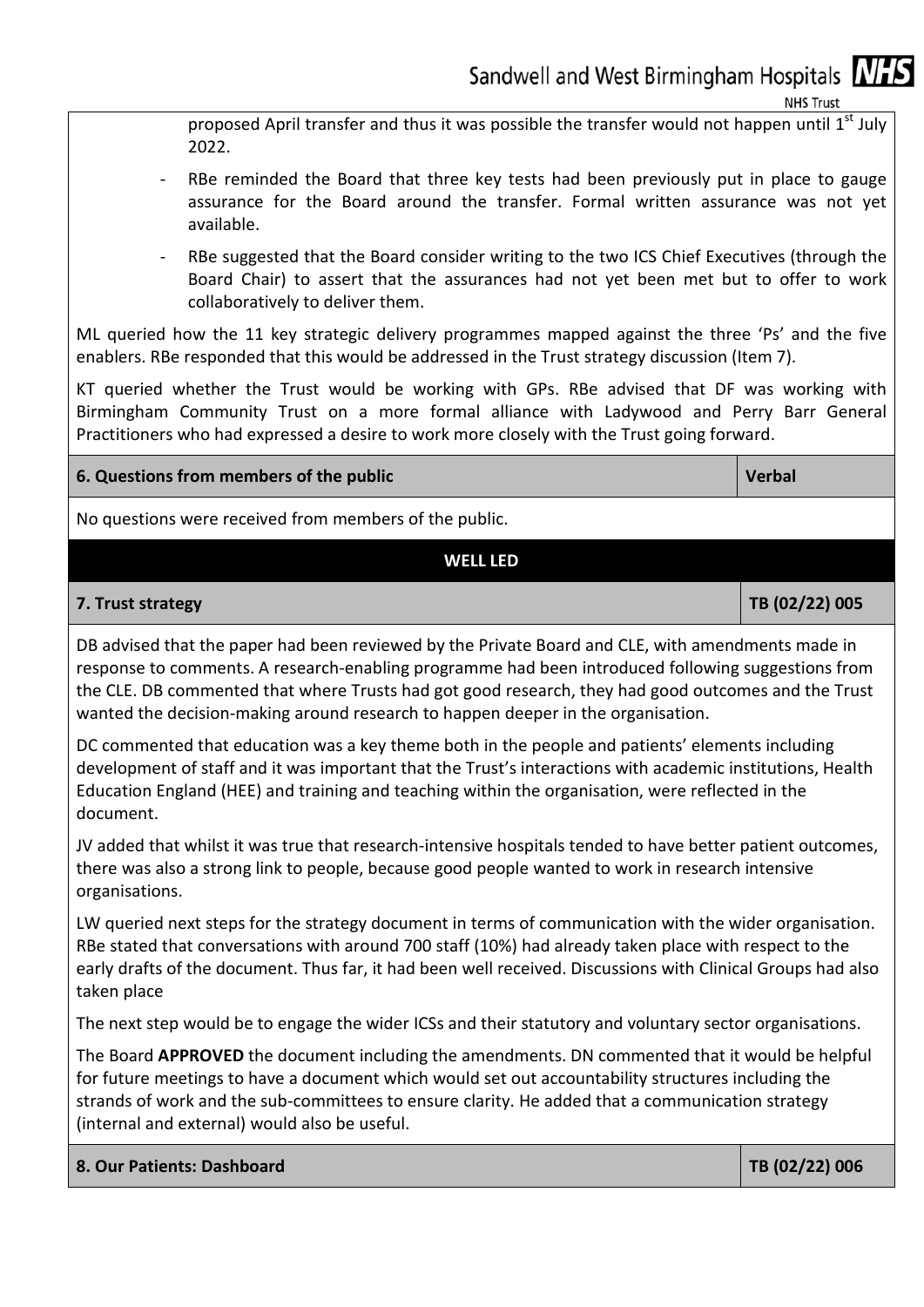The paper was taken as read.

# HSMR (Hospital Standardised Mortality Rate)

DC commented there had been some improvement in the HSMR, particularly with respect to the mortality improvement work. It was hoped that the benefit would be more visible over the coming months.

He reminded the Board that the data in the paper was retrospective (six months ago). There had also been improvement around Sepsis.

# Nursing – Safe staffing

In terms of nursing vacancies, MR reported there were around 180 current vacancies across all areas.

ML queried progress on eRostering. MR reported that the two companies that could present an end to end solution had presented to Clinical colleagues. Next steps would be the purchase of one of the systems. The implementation plan would be presented to the People & OD Committee (POD) at the end of February 2022 and the Trust was in the process of procurement.

# Care

MR commented that Perfect Ward metrics were now included for the first time. It was hoped the information would encourage wards to get inspections done. Only the Neo-natal Unit was yet to join.

The Patient Experience Leads were now in post and an action plan for the next 12 months would be reviewed by the Quality and Safety Committee at the end of the month.

# 62-day (urgent GP referral to treatment)

DN queried the reason behind 62 day (urgent GP referral to treatment). LK reported that some patients were reluctant to be admitted to hospital for operations in the December/Christmas period and choose to postpone which elongated their treatment pathways.

### Emergency Care 4-hour waits

LK reported there had been an increase in the of numbers Mental Health waits that were exceeding 12 hours from DTAs – particularly at the City site – due to logistics around finding beds. This was having an impact on other ED breaches. The Trust was working hard with Mental Health colleagues, agencies and West Midlands Police to find a solution.

DN queried the performance against the Better Value Quality Care (BVQC) Plan. DMc confirmed that the trust had not delivered against the plan in 21/22 because of pandemic pressures however, delivery this year was in line with the Trust's national efficiency requirements. DMc reported that the intent was to write off the under-delivery when the budgets were set for 2022/23, subject to securing a satisfactory envelope, however, some risk would remain.

| 9. Receive the update from the Quality and Safety Committee held on 26 <sup>th</sup> January | TB (02/22) 007 |
|----------------------------------------------------------------------------------------------|----------------|
| 2022                                                                                         |                |

DN queried the level of assurance that was currently being delivered from the sub-committees to the Board. RBe acknowledged there was currently no system in place to offer assurance, but offered to lead a piece of work with the Executive team, working with the sub-committees to introduce such a system.

KT confirmed that in relation to the data loss event, the Committee had not been assured that if it were to happen again then the same consequences would not occur. She further reported that there had been no sense that there was an IT solution in place that would prevent it. KT commented that whilst there were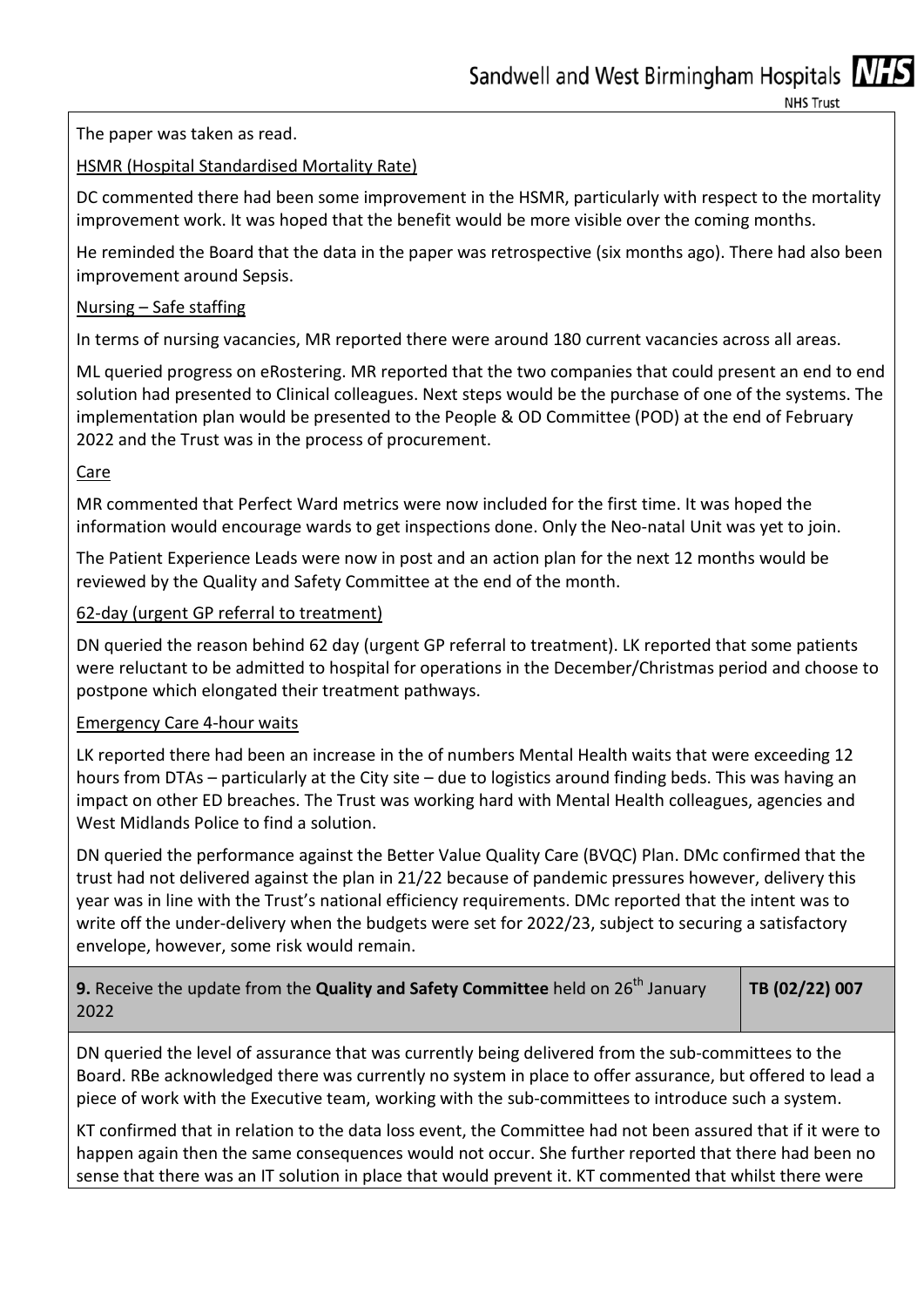mitigations in place, there was no 'hard stop'.

LK reported that the Trust was working on a set of actions against this risk on the Register, which should mean that it was unlikely to happen again. An update would be available for the next Board meeting.

**Action**: RBe to work with the Executive team and sub-committees on formulating a system to clearly indicate the level of assurance by March 2022.

10. Receive the update from the Finance and Investment Committee held on 28<sup>th</sup> January 2022 **TB (02/22) 008** 

The paper was taken as read. MH reported that the components of the paper had been reviewed and the overall view had been that the Committee felt reasonably assured but there were a number of factors which would require monitoring to keep on track in the final quarter of the financial year.

MMUH instructions had been approved.

DN queried the challenge to delivering a Cost Improvement Programme. MH commented this was a longstanding battle. The Trust struggled with meeting non-recurrent/one-off savings longer-term. Pinpointing which actions were having a material effect had also been difficult. Understanding the effectiveness of the CIP performance had been a challenge.

LK commented that it had been particularly difficult, given the pressures of the last two years to get teams to deliver savings and there had been a reliance on 'work arounds'. However, it was hoped this situation would improve going forward.

DMc reported the Trust had performed well at a high level. The Trust's two major challenges were delivery of an activity plan using existing resources and cutting bank and agency costs. DN acknowledged that the financial performance of the Trust had been very good in recent years, especially in the circumstances.

| 11. Receive the update from the MMUH Committee held on 28 <sup>th</sup> January 2022 |  | $ $ TB (02/22) 009 |
|--------------------------------------------------------------------------------------|--|--------------------|
|--------------------------------------------------------------------------------------|--|--------------------|

ML reported that the overall programme status was 'red' which clearly indicated that the Committee felt there was a low level of assurance.

A major reset in relation to construction was ongoing and was being led by the national [New Hospitals] team and therefore, ML cautioned there would be associated risks until this process was concluded in terms of the outcome and timings.

The Acute Care models were causing some concern as the timings were currently towards 14 months, but any further slippage would leave just the minimum 12-month timeframe which would be risky and problematic. The final proposal was due to be presented to the March 2022 Board.

Terms of Reference would require review to ensure clarity of priorities. ML advised that providing discussions went well, then it was expected that the project would move back to 'amber'.

### **12. COVID19: Overview TB (02/22) 010**

LK referred Board meetings to the paper which was in three parts:

### Overview

LK reported that the Trust had observed a significant increase in the COVID-19 position in late December 2021 and early January 2022, which had steadily declined during the last two weeks as a result of lower

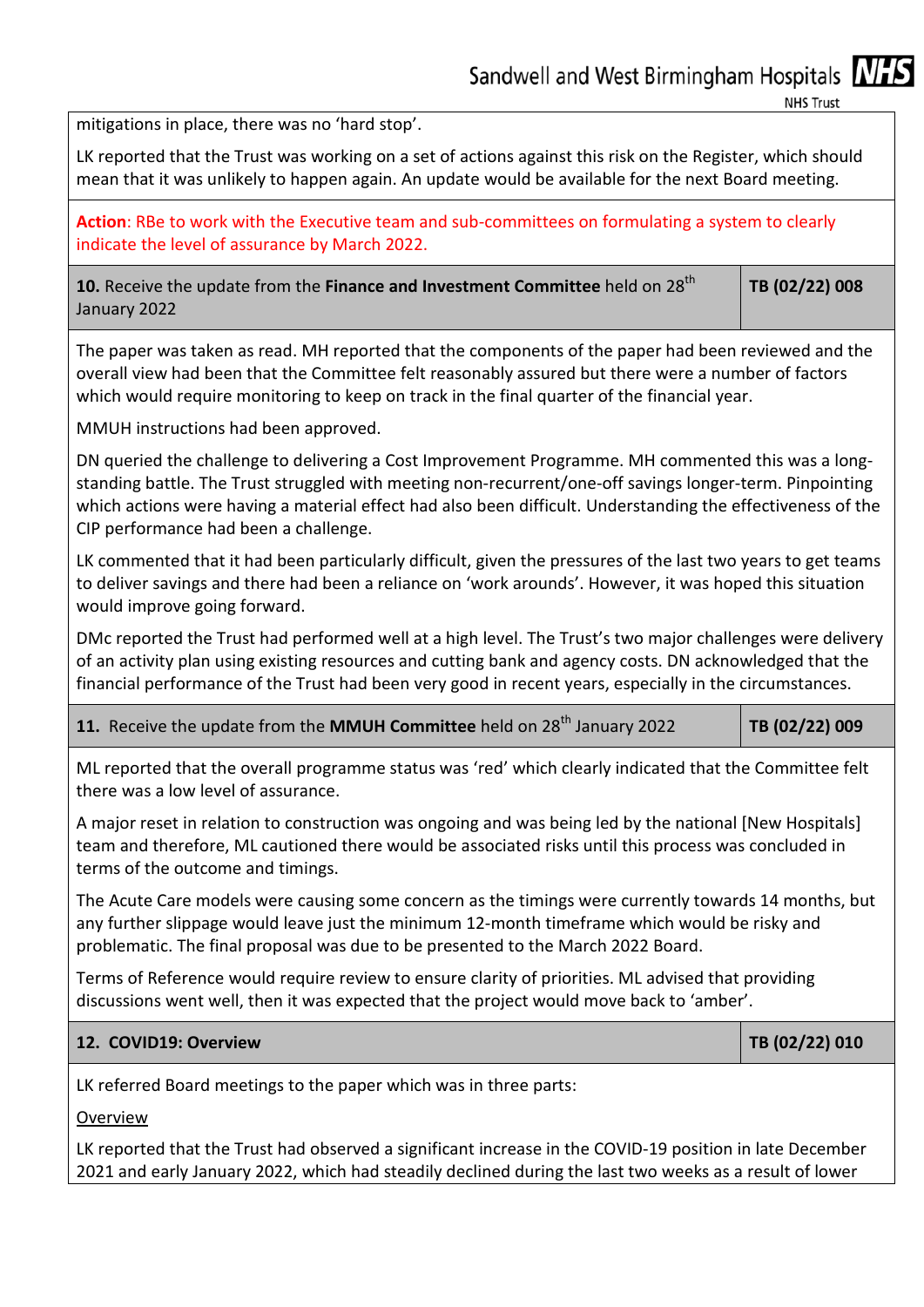#### community infection rates.

The Trust had reached a peak of 220 inpatients in early January 2022, which was one of the highest COVID rates per bed occupancy in the country, however, this had reduced to a number of around 130 COVID positive patients currently.

LK commented that whilst there had been an increase in COVID positive patients, the virus had not been the primary reason for hospitalisation admission in the majority of cases. There had been no significant increase in admissions because of COVID. LK reported there were no current concerns and a fall in cases had been indicated in the modelling.

### IPC regulation changes

MR reported there had been several changes in the national guidance on IPC in relation to COVID issues since the last Board meeting. All guidance had been implemented and extra PCR testing had been added for staff returning to work. A private company had been utilised to accelerate processing, which had greatly helped the staffing situation.

The Trust had also pioneered the drive for the national position to change for inpatients from 14 days to 10 days post-positive PCR result, for step down. This had now been formally communicated and implemented across both sites.

There had been a deviation from the national guidance in relation to mask wearing. FFP3 masks were still being used but this was being reviewed weekly through the Strategic Board. HEPA filters were now in place across the Sandwell site and also in 'red' areas on the City site. A ventilation assessment was being carried out at Rowley. Ventilation had been a problem during the latest COVID wave.

Two 'green' wards had been combined (trauma and orthopaedics and general surgery) because of the impact on capacity and other issues during the last month. MR reported this had been working well and precautions were in place and were being monitored on a daily basis.

DN commended staff performance in the face of some very difficult challenges. He extended thanks on behalf of the Board for the work involved.

### Vaccination as a condition of deployment (VCOD) regulations

FM explained that the Trust had received notice that the Government was continuing to consult on mandatory vaccination and previous dates for vaccination had been rescinded.

FM reported that efforts were continuing to vaccinate all its staff and validate those who had been vaccinated. The position had substantially improved and currently, 89% of staff were fully vaccinated. The number of staff who were not confirmed as fully vaccinated had reduced from 1,491 to 988 - 568 (57%) of these were not vaccinated and did not intend to be so by the timeframe set out by the Government.

However, the reasons for rejection had been documented for all of these staff with the most common reasons being hesitancy about the safety of the vaccine and conflicts with personal and religious beliefs. There was a category – 65 staff (7%) – who had received a single dose of the vaccine and had confirmed they will have the second dose within the necessary timeframe. 335 staff (34%) have claimed they are vaccinated but the COVID pass had yet to be received and verification had not been possible.

Only 2% of staff were claiming medical exemption which had been verified and appropriately validated.

RBe acknowledged the significant efforts to implement the vaccination programme against a backdrop of having more unvaccinated staff as a percentage of the workforce, relative to other organisations. The manning of the Workforce Hub was also noted. The work of line managers was commended.

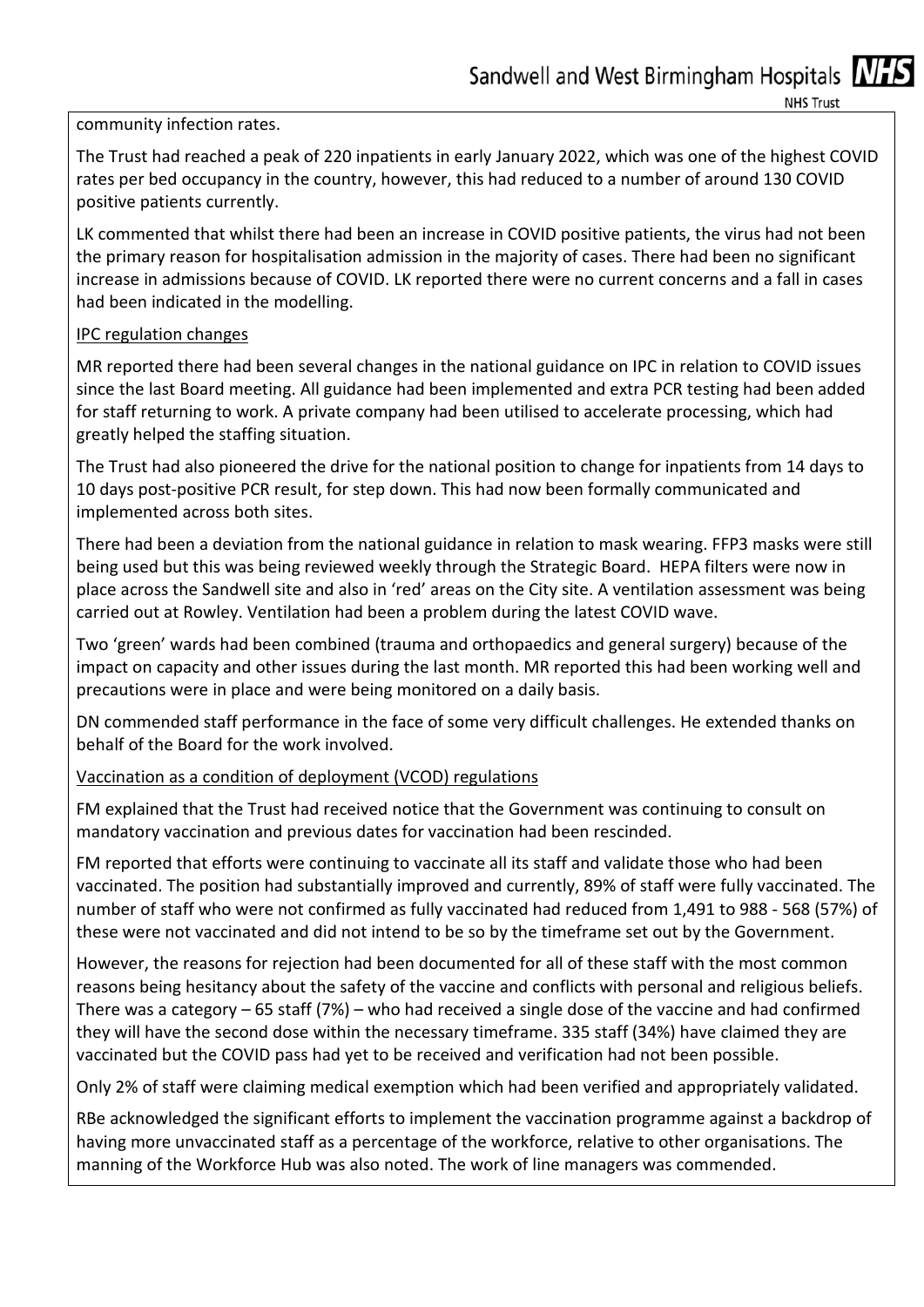Sandwell and West Birmingham Hospitals MHS

**NHS Trust** 

LK advised that a service-by-service assessment was being looked at to better understand the potential impact of VCOD. This was a positive for the organisation. LW suggested that the hotspots be identified which could prove difficult operationally if the mandatory status was imposed.

#### **13. Finance report: Month 9 TB (02/22) 011**

The paper was taken as read. DMc highlighted the changed position in relation to H2 which was panning out slightly better than expected. The two main drivers for this situation were underspends of the £4.9m set aside for 20 schemes to support Winter planning.

In addition, it had been assumed that the Trust would have to access the system's Risk Reserve, but the size of the pot had grown considerably, mainly because of the underwriting of costs in support and effective recovery.

DMc stated that the non-recurrent upside would be invested mainly in wellbeing and non-recurrent initiatives and procurement support for the Trusts 2022/23 Planned Care and Elective Recovery Programme, to ensure a fully triangulated plan between internal capacity, insourcing opportunities and outsourcing for additional capacity.

The current focus was to set a robust plan for 2022/23. Access to the envelope had been confirmed and the draft share issued. This was being worked on to ensure it was both fair and would cover the anticipated expenditure position.

ML queried capital spending and whether there was confidence in achieving the capital target. DMc expressed confidence about IT and equipment. Some slippage was more likely with respect to Estates. The Estates team expected to spend around £6.5m of its total allocation (around £1m short of its current forecast). This could be a risk but there would be significant budget coming to the NHS for digital investment, some of which would be available to the Trust and would assist budgeting next year.

### **14. Maternity Improvement Plan TB (02/22) 012**

The paper was taken as read. MR highlighted the following key points to note:

Recruitment work was ongoing, particularly around Community Midwifery and looking at referrals to assess safe staffing. This would be completed by the end of February 2022.

Work was being conducted across the community to encourage early booking with the objective of reducing the risk of stillbirths.

HH added that the deployment of nurses to Maternity had been successful, particularly the Gynaecology nurses during the Omicron surge. This work would continue.

The teams had commenced a 'Task and Finish' Group in relation to the Workforce Review in Community, which was a much-needed piece of work.

RBe commented that the Community Midwifery team's establishment was not sufficient to meet demand and therefore, he expressed the view that the Workforce Review would be welcomed by staff who would have an opportunity to have their concerns about workload listened to.

The Board **APPROVED** the Ockenden Oversight Framework presented in the paper.

# **Our people**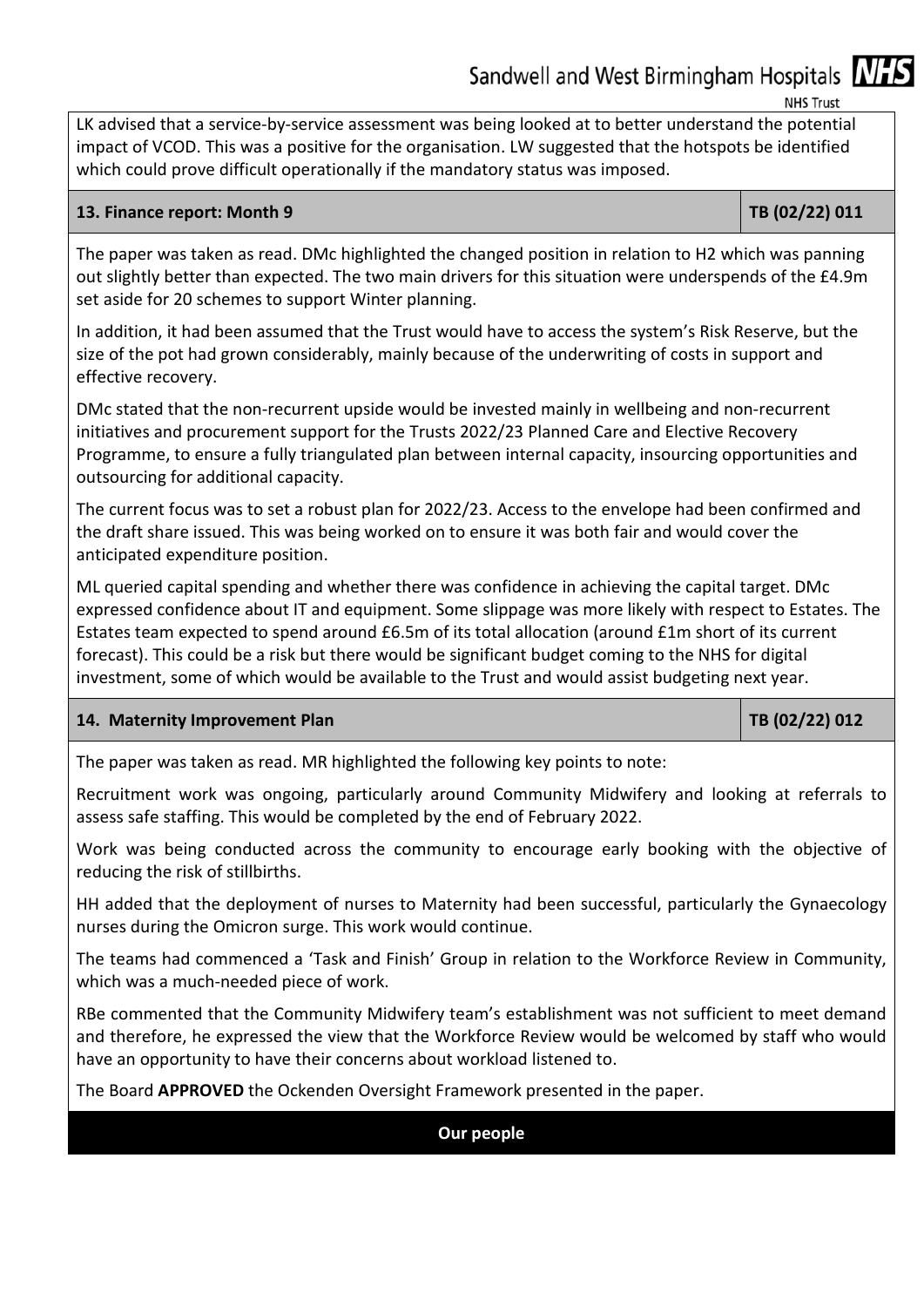# **17. Our People: Dashboard TB (02/22) 013**

DN introduced the paper which was taken as read. The following observations were made by Board members:

# 20/21 People Pulse staff engagement score

RBe commented that staff were exhausted following two years of working in extraordinary circumstances. He queried response rates to staff surveys, making the point that the Pulse check survey would be more important than ever.

RW reported that the current Pulse survey had recently closed and results were awaited. The survey was quarterly and had been nationally mandated to take place in January 2022, despite concerns being raised by the Trust over timing. A drop in the response rate was expected.

RW advised that it was increasingly challenging to encourage people to participate in surveys even though they were short in length. The next survey was due out in April 2022, but the validity would be questioned with a low sample size.

MH queried if feedback was forwarded to teams. RW confirmed that weekly updates of response rates were sent to Directorates.

FM commented that the People & OD (POD) Committee had been conducting a cultural 'deep dive' to bring together areas where intense focus was required. The key priorities for the coming year included getting traction for some of the Trust's EDI priorities, supporting the Freedom to Speak Up campaign and wellbeing.

LW added that the Trust's POD Committee should look more imaginatively at how it connects with staff, taking inspiration from other organisations which had success.

# **Our population**

**20. Our Population: Dashboard TB (02/22) 014** 

The paper was taken as read. DF highlighted that progress had been made on place-based partnerships especially in relation to governance and delivering assurance. More partners had been signed up.

Work on long-term outcomes framework however, had been slower than expected owing to Omicron pressures. Work was ongoing to get back on track.

In relation to outputs, there had been some good work in relation to Discharge to Assess (DTA). There had been a 100% improvement in length of stay delays. These would be reported from March 2022.

It had been agreed that the transformation measures would be scrutinised by the Integration Committee.

**Governance** 

### **21. Use of Trust Seal TB (02/22) 015**

DCo advised that in the last month the Trust Seal had been used (legal signing of documents and contracts) and this required approval from the Board. The Board **APPROVED** the fixation of the Trust's Seal.

# **For information only**